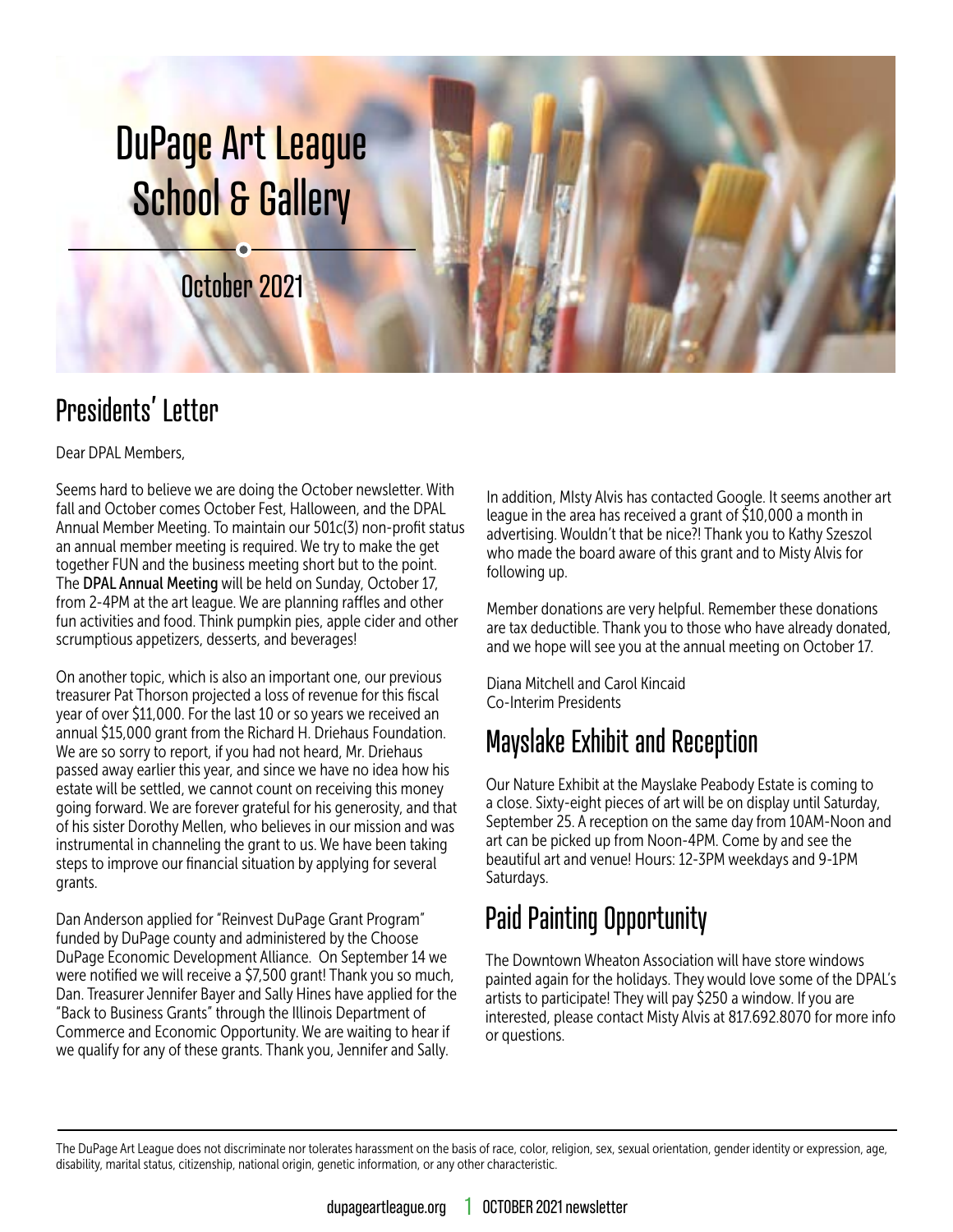# September 2021 Gallery I – Autumn Gold

Judged by Charles Heinrich

#### Best of Show

Donald Purney, *Firescald Creek*, Pastel

*Great technique and compositional balance. The movement of the water is particularly wonderful to follow. I love an artwork that lets you travel through it. Very painterly use of pastel. You feel every stroke!*

#### Theme Award

Sue Rohl, *Out on a Limb*, Colored Pencil *Masterful use of colored pencil. Good composition, but what is really exciting is the layers you travel through on the picture plane. The representation of squirrel and leaves are quite exquisite!*

#### Special Merit Awards

Sue Thomas, *King of the Forest*, Pastel *Great use of pastel. Strong composition. The light falling on the tree is especially fun to look at. It's another piece that makes your eye travel thru it.*

David Reichert, *Autumn Sunrise,* Watercolor

*A watercolor by someone who knows how to use them. Bold, economical, giving exactly what you need to see. This is a painting you can feel.*

Sharon O'Conor Sleezer, *An Unexpected Storm*, Oil *What a visually exciting painting. You can't neglect this painting. Spending time with this painting you can make every stroke along with the artist. I would so like to see more paintings from this artist.*

#### Merit Awards

Misty Alvis, *Carolina Gold*, Pastel Barbara Grabowski, *Abstract Autumn*, Pastel Barb Plichta, *Summer's End*, Watercolor M. Kent Goebel, *Road to Kline Farm*, Oil Marybeth Devine, *Wisconsin River*, Upper Dells, Oil Cynthia Meyer, *Pumpkin Truck*, Oil Mary Ann Asan, *Forest Floor*, Acrylic Lori Tucker, *Golden Bee*, Photo Linn Eldred, *Sunflower*, Acrylic Jeff Zawada, *Marsh Marigold*, Pen & Ink Aoife Fulton, *Untitled*, Pencil Kathy Manning, *Golden Box,* Watercolor



Best of Show: Donald Purney *Firescald Creek*, Pastel



Theme Award: Sue Rohl *Out on a Limb*, Colored Pencil



Special Merit: Sue Thomas *King of the Forest*, Pastel



Special Merit: David Reichert *Autumn Sunrise,* Watercolor



Special Merit: Sharon O'Connor Sleezer *An Unexpected Storm*, Oil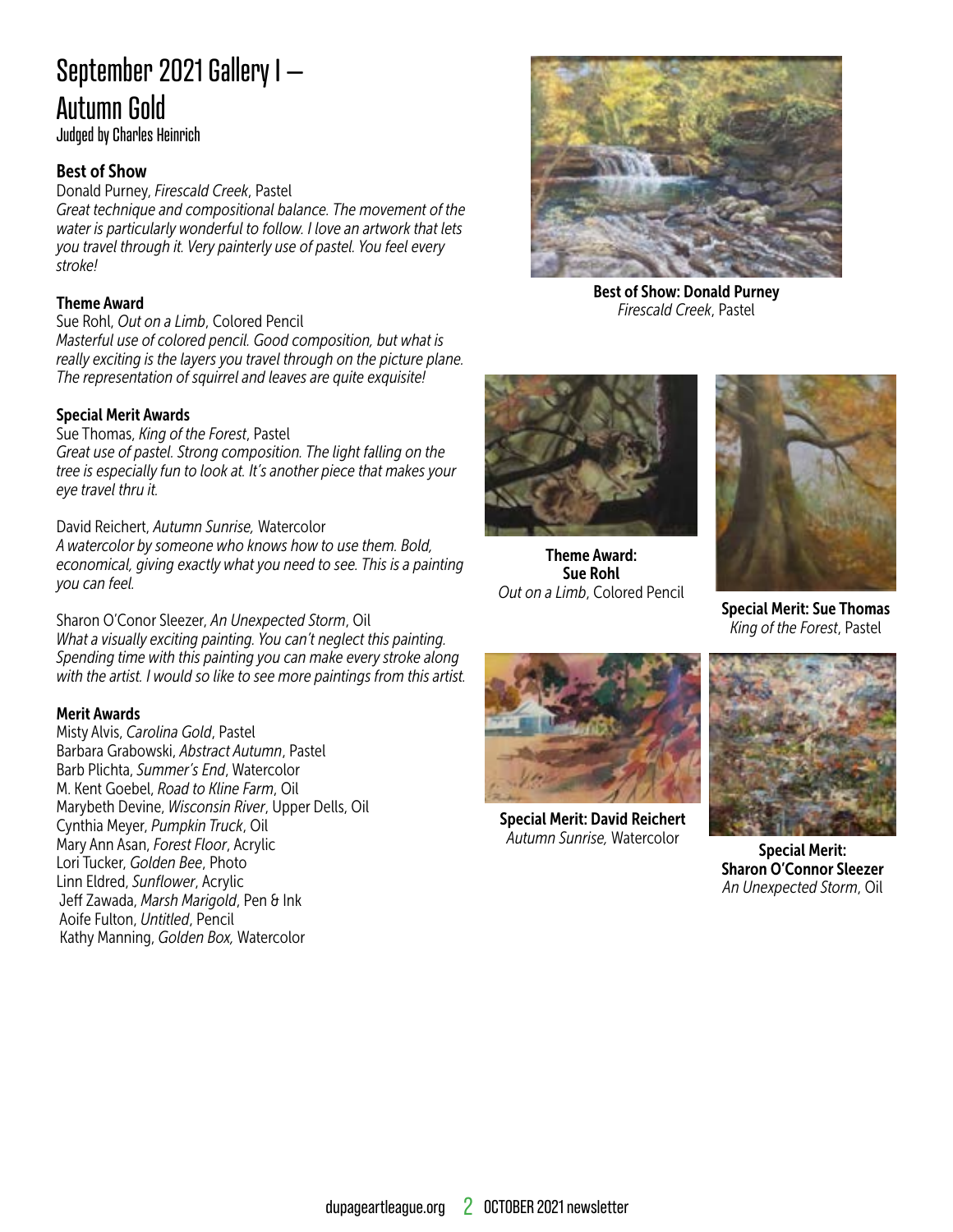

### Saturday Help Needed By Yvonne Thompson

We are still in need of a person who can regularly work two Saturdays a month at the front desk. This is a great opportunity for a "people person". The hours are from 9AM till 2PM, and you will be trained to use the Point of Sale. If you want more information, please contact the front desk and I or someone else will contact you. Email: [dpalfrontdesk@gmail.com](mailto:dpalfrontdesk@gmail.com)

# Yuletide Treasures

By Yvonne Thompson, Yuletide Treasures Chair

The information and criteria packets are now at the front desk for Yuletide Treasures, for those of you without email. (Those with email should have received a Constant Contact email from me). Barcodes etc., need to be ordered by October 9 or you won't be able to enter until the second drop off in November. As last year, drop off will be by appointment only. Once your barcode order is received, we will contact you to set up your appointment time.

If you already have barcodes for Yuletide ( they start 300\_), and don't need, more please contact me for an appointment.

## Member News

**Diana Mitchell** has a painting accepted to the Eighth Biennial National Open Juried Exhibition, Pastels Chicago 2021. The painting is "Maine Surf" and will be displayed at the McCord Gallery and Cultural Center in Palos Park from October 4 to November 11.

### October 2021: Gallery 1 By Margaret Bucholz

Paint DuPage is the theme for October, a Community Invitational Art Show at DuPage Art League.

DuPage County has so much to offer and its story can be reflected and told through visual arts. And you can create the story of DuPage County not only in paint, but in graphite, colored pencil, pottery, fused glass, fiber art, cut paper…you get the idea.

Call for art is open to any artist in the Chicagoland area as well as our regular members. Members can submit two works of art free of charge and non-members would pay \$10 to enter.

Just a few rules: Each artist can exhibit two pieces of work. First work may not exceed 100", one length plus one width, inside frame dimensions (for example, 40x60=100 and would qualify. 45x60= 105 and would not). When art sells, 100% will be paid to the artist and then the artist makes a donation equal to 25% to the DuPage Art League.

The second piece must be priced at \$200 or less and not exceed 25" inside frame dimensions (11x14).

Connie Devendorf will judge the show and cash prizes and ribbons will be awarded: one Best of Show (\$50); one Theme Award (\$25); three Special Merit Awards (\$20 each); and twelve Merit Awards.

**Entry:** September 22-23 between 9AM and 5PM.

Pick-up: October 20-21 between 9AM and 5PM.

If you cannot personally drop off or pick up during those hours, you can send a representative to do so.

## DPAL Board 2021-2022

Co-Presidents: Diana Mitchell and Carol Kincaid Secretary: Maeva Cook Treasurer: Jennifer Bayer VP Activities: Open VP Building & Grounds: Kay Wahlgren VP Education: Kathy Szeszol VP Exhibits: Margaret Bucholz (gallery 1); Mary Lynn Sullivan (gallery 2) VP Finance: Sally Hines VP Membership: Lori Tucker VP Office Management: Open VP Publicity & Promotions: Misty Alvis President Emeritus: Dan Anderson

Yuletide Treasures: Sherry Theilgaard, Liesl Mann, Yvonne Thompson Newsletter: Valerie Lorimer | [vlorimer@yahoo.com](mailto:vlorimer%40yahoo.com?subject=)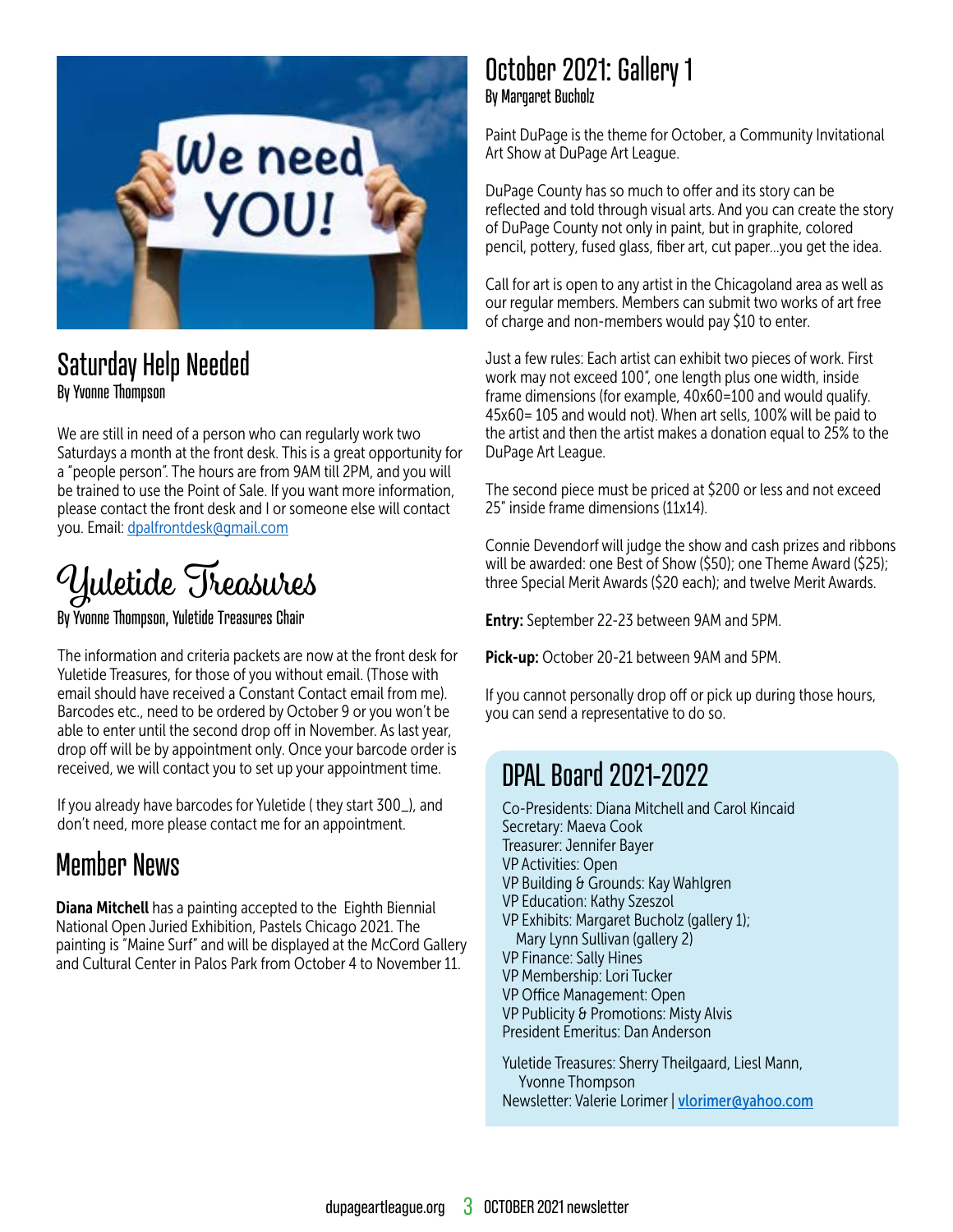

### From the Library By Barbara Grabowski, Library Volunteer

The Library volunteers have had a chance to catalog some of the donations that have come in over the last months. The following titles, all biographies this time, are now available for you to sign out:

- Butlin. *Turner at the Tate.* (Biography)
- Corn. *The Art of Andrew Wyeth.* (Biography)
- Druick. *Renoir.* (Biography)
- Feist. *Pierre-August Renoir.* (Biography)
- Felbinger. *Henri de Toulouse-Lautrec.* (Biography)
- Jackson, ed., *The Illustrations of Frederic Remington.* (Biography)
- Mailer. *Portrait of Picasso as a Young Man.* (Biography)
- Schwartz. *Rembrandt.* (Biography)
- Steiglitz and his Artists; *Matisse to O'Keefe.* (Biography)
- Walther. *Pablo Picasso: 1881-1973 Genius of the Century.*  (Biography)
- Wyeth. *Wyeth at Kuerners.* (Biography)

#### Enjoy!

Please remember to return any books that you have had for a while to the blue bin in the Library or to the Front Desk.

#### NEWSLETTERS/E-BLAST SUBMITTALS **vlorimer@yahoo.com**

To submit email blast information and newsletter articles, send your information to: [vlorimer@yahoo.com](mailto:vlorimer@yahoo.com) and copy lori@inil.com by the 15th of the month.

Acceptable formats for submissions include Word documents or PDF files for text and 300dpi JPG for images). Please proof/verify your information before submitting. Use minimal formatting; send photos, flyers, images as attachments to your email (not as part of the email body).

# Board Notes

• Diana Mitchell reported that we will have our Annual Meeting the afternoon of October 17, 2-4PM PM, here at the art league. There will be refreshments and a raffle. All members are invited to attend.



- Dan Anderson reported that we have received a grant from Reinvest DuPage Grant Program. Membership reported that we have a total of 326 members at this time. If you haven't become a member you may want to consider joining.
- Mary Lynn Sullivan reported that a reception for Diana Mitchell's Gallery II exhibit was delightful. The event was planned to keep everyone safe. All guests were asked to mask up, and the food tables were well spaced to avoid too close of contact. These two simple steps created a safe but perfectly lovely reception.
- Sue Thomas reported she has completed the list of programs for 2022. The demos will be recorded at the art league.
- Margaret Bucholz reported the Sunday Herald ran an article on the Paint DuPage exhibit in October. Members may submit 2 pieces of art at no charge. Nonmembers are charged \$10 a piece for up to 2 entries. Drop off is September 22-23, pick up on October 26-27.
- Carol Kincaid reported that the DuPage Art League will have a panel to judge the District 200 Reflections Contest.

### When you go to a fancy party but you want to steal their new 4k 50 inch tv

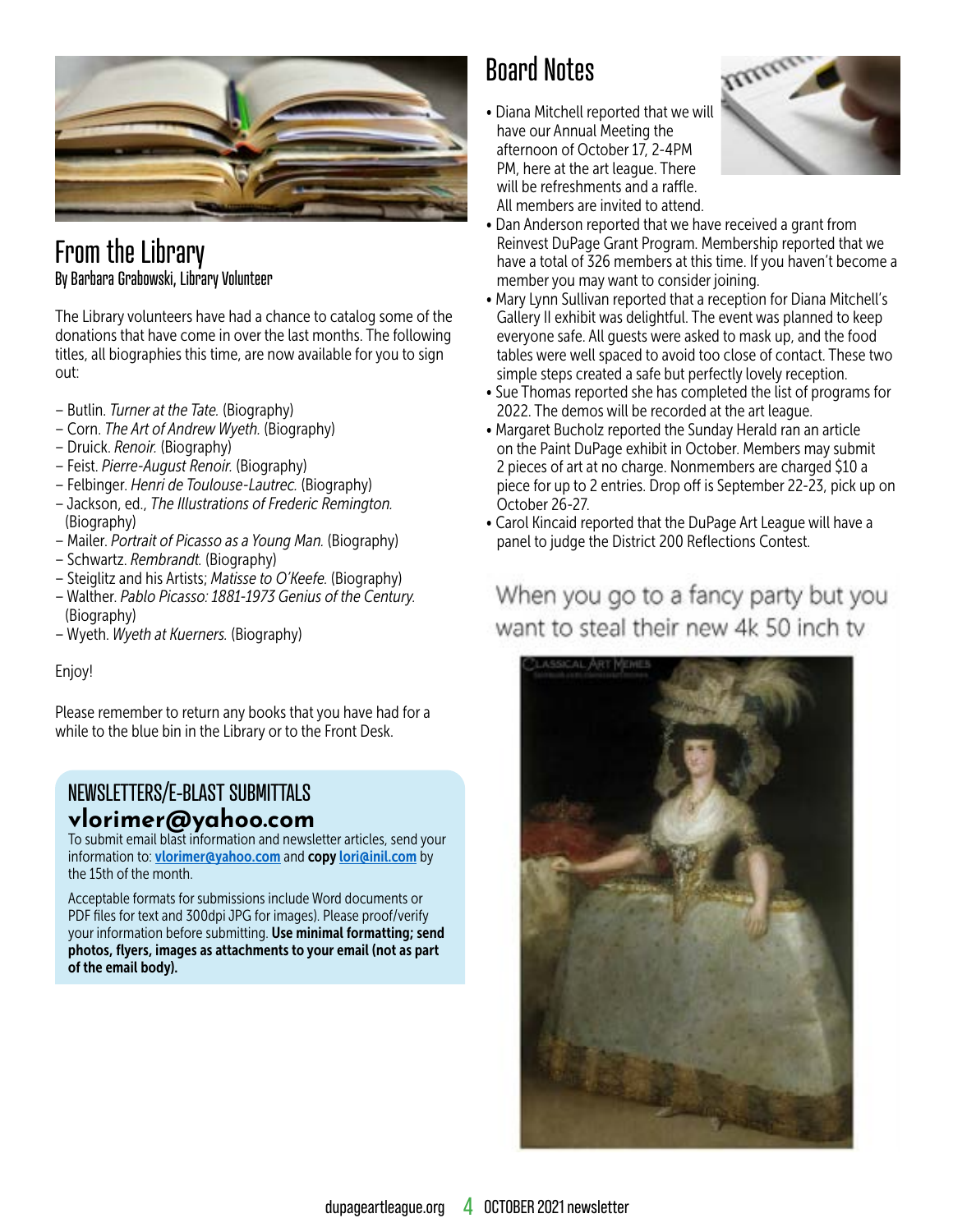

In Partnership with:



### Art Demonstration: Oils Start to Finish (Virtual)

#### Monday, Oct. 18th, 2021 - 6:30pm to 8:30pm

Develop your knowledge and love for oil painting with Marge Hall, awardwinning floral portrait artist. Marge will provide useful tips for beginners to advanced artists. Questions welcome!



to register online go to:

### https://wheaton.librarycalendar.com/events/artdemonstration-oils-start-finish

After registering, you will receive a confirmation email and reminders containing information about joining the Zoom webinar